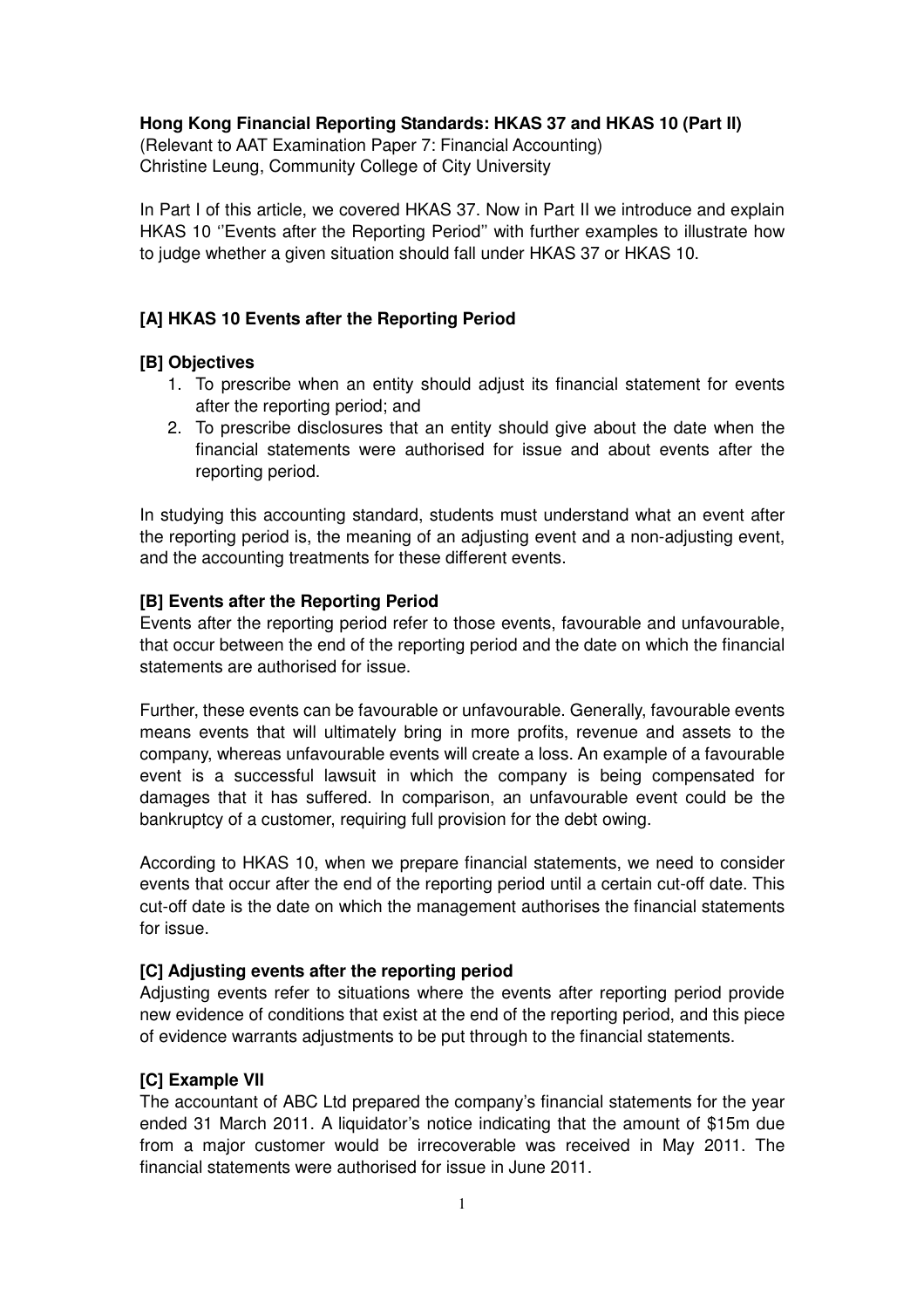The receipt of the liquidator's notice in May 2011 represents an event after the reporting period. The irrecoverable debt was in existence at period end, despite the fact that the problem of its collection was not yet known to ABC Ltd. The liquidator's notice has served to provide additional information to the company on the status of the debt at the end of the reporting period.

This is an adjusting event and the accountant has to make full allowance for the debt. As a result of the adjustment, the financial statements will reflect the most up-to-date status of the debt. Therefore, the adjustments will enhance the true and fairness of the financial statements in reflecting the financial position of a company at the end of the reporting period.

## **[C] Example VIII**

Using the background information in Example VII above, ABC Ltd has a substantial investment in a Latin American company, Star Ltd. In May 2011, ABC Ltd received a financial report from Star Ltd indicating that the investment value of ABC Ltd has declined by around \$10m on a permanent basis due to the write-off of a major infrastructure project in March 2011.

This is another example of adjusting event. The financial report from Star Ltd provides new information regarding the status of ABC's investment at the end of the reporting period. As evidence shows that the investment has impaired at the end of the reporting period, ABC Ltd needs to incorporate the impairment loss of investment of \$10m in its financial statements.

#### **[C] Non-adjusting events after the reporting period**

Non-adjusting events represent events that are indicative of conditions that arose after the reporting period. As a result, they should be reflected in the financial statements of the following accounting period, but not adjusted for in the financial statements of the current accounting period. In other words, since the event belongs to the next accounting period, it should be recognised in that period's financial statements.

However, if it is considered that these events are relevant and material and the users of the financial statements need the information for making economic decisions, these events can be disclosed in notes to the accounts. Otherwise users of financial statements would be deprived of material information. Details to be disclosed include the nature of the events together with an estimate of their financial effect, or a statement that such an estimate cannot be made.

#### **[C] Example IX**

Use the background information from Example VII. This time, ABC has a substantial investment in Cambodia. In May 2011, the investment was confiscated by the local government due to an allegation of a breach of foreign investment laws. The carrying value of the investment is \$20m.

This is an example of non-adjusting event. Circumstances affecting the investment value are indicative of a condition that occurred after the reporting period. The loss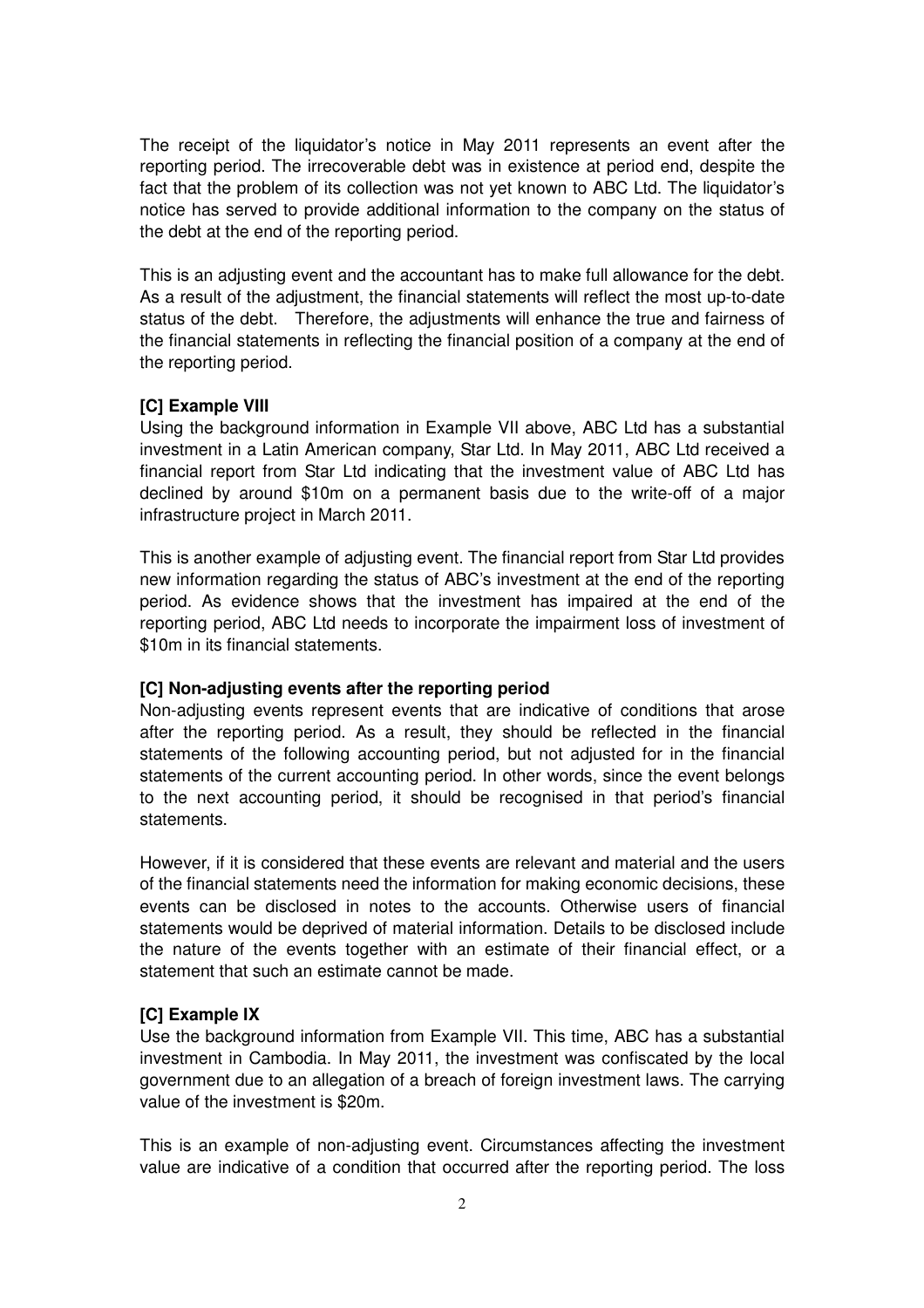involved should be recognised in the financial statements of the next accounting period.

If it is considered that this piece of information is significant and relevant, then ABC Ltd needs to disclose the event in the notes to its accounts. The following is a possible suggested disclosure:

#### Subsequent event

In May 2011, the company's investment in Cambodia was confiscated by the local government due to an allegation of a breach of foreign investment laws. The company is making every effort to negotiate with local government officials but the outcome is uncertain. The value of the investment that is involved is \$20m.

#### **[B] Other items**

In addition to adjusting events and non-adjusting events, HKAS 10 also deals with two other items – dividends and going concern.

### **[C] Dividends**

The accounting standard stipulates that if a company declares dividends after the reporting period, then the declared dividends should not be recognised as a liability in the financial statements. This is because the obligation to pay dividends crystallises at the point when the dividends are declared and approved. Therefore no dividend liability exists at theend of the reporting period.

However, these dividends should be disclosed in the notes to the financial statements in accordance with HKAS 1 "Presentation of Financial Statements".

#### **[C] Going concern**

The accounting standard stipulates that a company should not prepare its financial statements on a going concern basis if management determines after the reporting period either that it intends to liquidate the entity or to cease trading, or that it has no realistic alternative but to do so.

Therefore, even if the going concern problem occurs after the reporting period, a company is required to prepare its accounts on a break-up basis for the current financial period. This is because if it is foreseen that a company is not a going concern, the going concern assumption cannot be adopted to the preparation of financial statements. Users of the financial statements will also become aware that the company is no longer a going concern.

## **[C] Example X**

Plastics Manufacturing Ltd has its operating plant in Indonesia. In April 2011, a major earthquake occurred in Indonesia and the whole plant was destroyed. A natural disaster of this type is not covered by insurance policy taken out by the company. The company's management failed to raise adequate capital to re-start the business and decided to close down the whole operation. The company is preparing its accounts for the year ended 31 March 2011.

Based on the information given, the company's financial statements for the year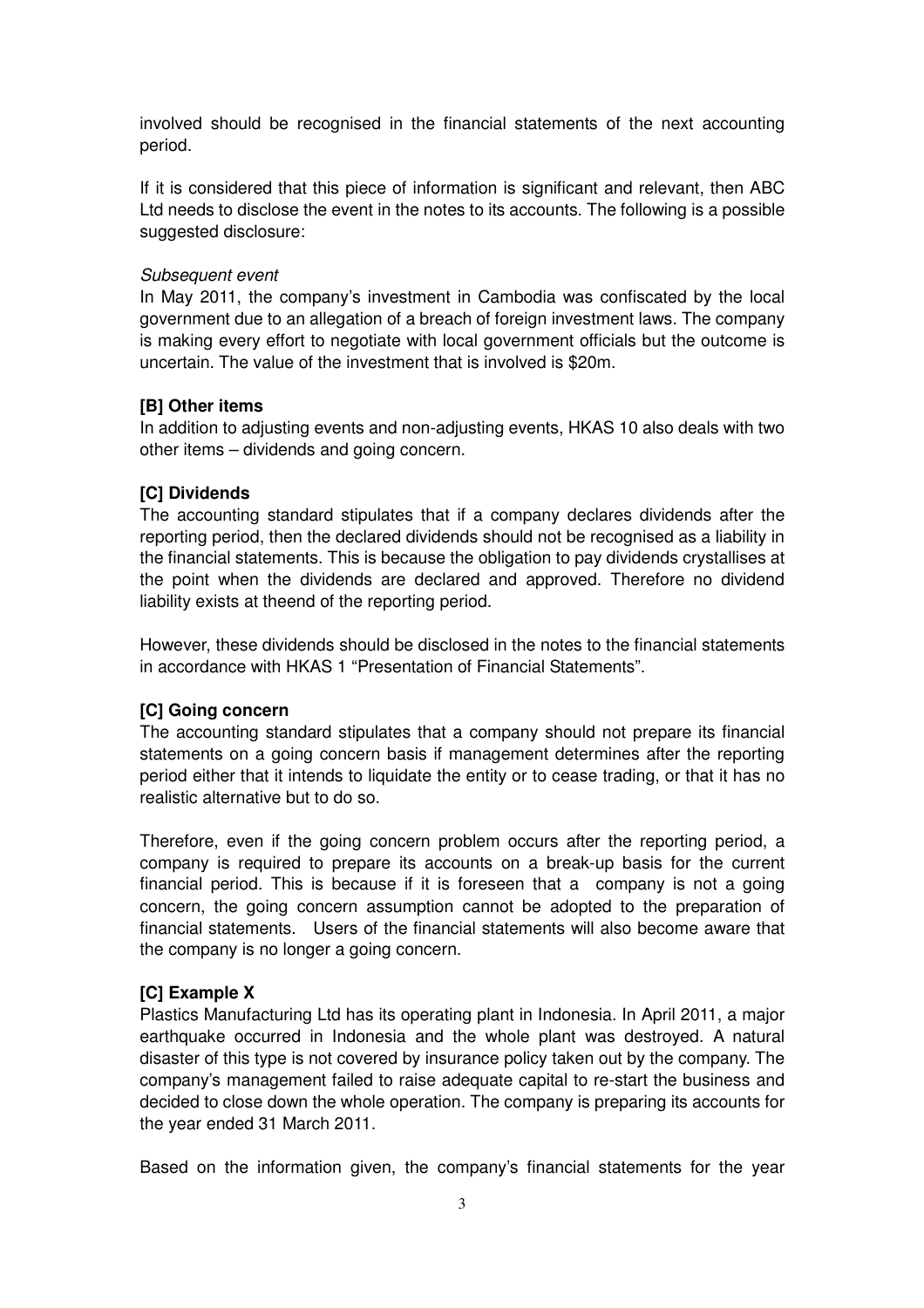ended 31 March 2011 should be prepared on a break-up basis. Otherwise information that is reported in the financial statements could be misleading.

# **[B] Other disclosure**

A company is also required to disclose the date on which the financial statements were authorised for issue. This tells users of the financial statements cut-off point for the consideration of events after the reporting period. In other words, any events that occurred beyond this cut-off date would not have been considered in the preparation of the financial statements. Indeed, this cut-off point should synchronise with the auditors' cut-off point for their review of subsequent events.

## **[B] Further cases to consider**

## **[C] Example XI**

Assume that the companies below have their financial year ends on 30 June 2010, and that their accounts were authorised for issue on 30 October 2010. Students should determine the classification and accounting treatment of each of the cases.

- 1. Company A was sued by a customer for breach of contract in September 2010. The customer claimed that the goods supplied by Company A in January 2010 were found to be sub-standard. According to legal opinion, it was quite likely that compensation of \$30m would be awarded against Company A.
- 2. Company B was sued by an overseas company for infringement of copyright in April 2010. In June 2010, the company's management was advised by its solicitors that the company was very likely to be found liable. However, it was impossible to estimate the amount of damages that would be awarded against Company B.
- 3. Based on the background information in (2) above, the company reached out-of-court settlement with the plaintiff for an amount of \$50m in September 2010.

## Analysis of cases

- 1. This is a non-adjusting event after the reporting period because the legal case arose after the year end date. Company A can disclose the event in the notes to its accounts.
- 2. This is a contingent liability because the solicitors are unable to give a reasonable estimate of the compensation that would be involved. However, the company clearly has a present obligation, and the outflow of economic resources to settle the obligation is probable. Since it is impossible to estimate the amount of financial loss that Company B may suffer, it is an unrecognized present obligation, and Company B is required to disclose the contingent liability in the notes to its accounts.
- 3. This is an adjusting event after the reporting period and the company is